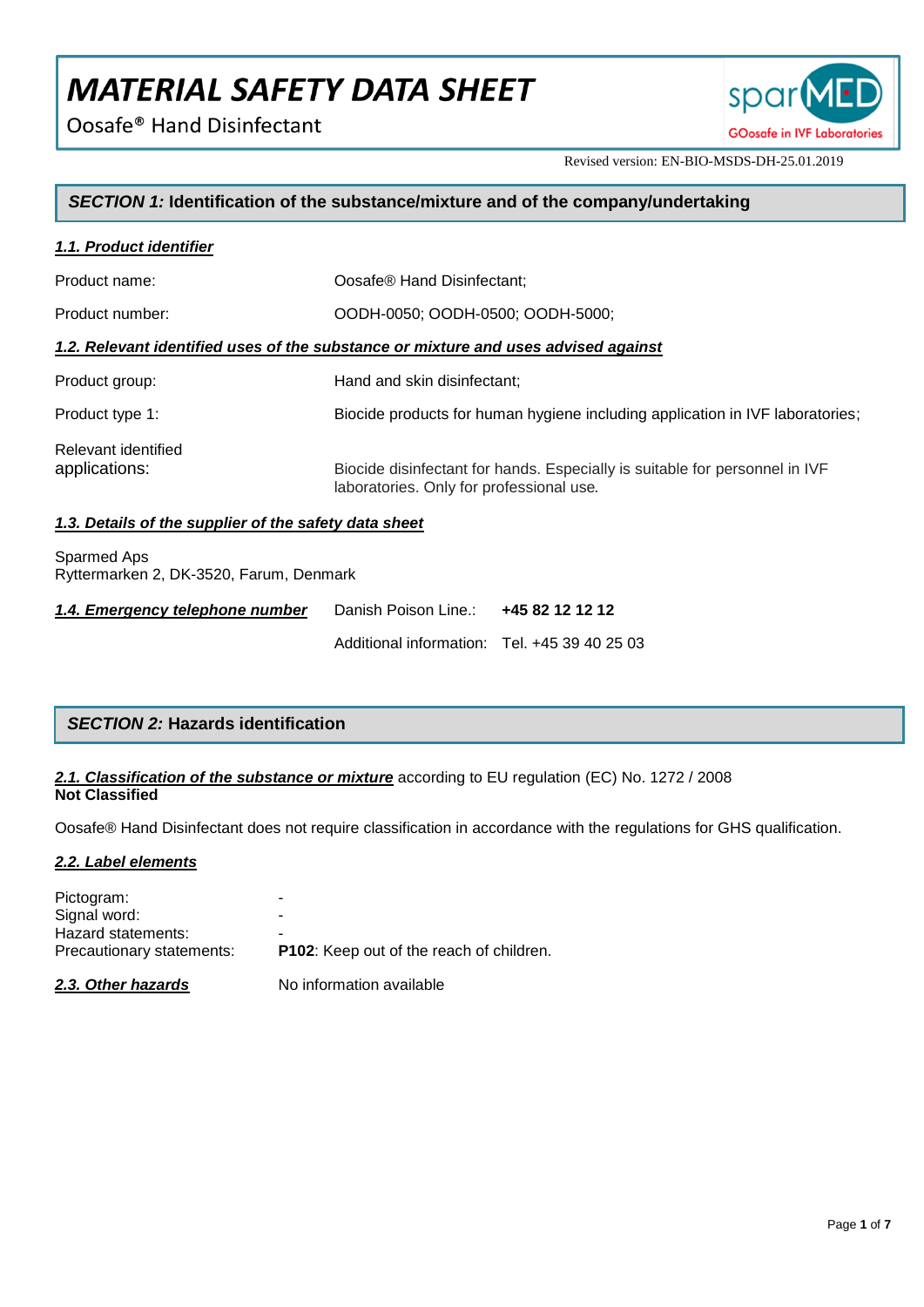Oosafe<sup>®</sup> Hand Disinfectant



Revised version: EN-BIO-MSDS-DH-25.01.2019

## *SECTION 3:* **Composition/information on ingredients**

## *3.1.Mixtures*

## **Chemical characterization**

## **Active ingredients**

Concentration of the following component in the mixture: 0,26%

| <b>Name</b>                         | Cas-No.    | EC-<br>No./Reg.No. | <b>Classification</b>                                                                                                                              | <b>Concentration</b> |
|-------------------------------------|------------|--------------------|----------------------------------------------------------------------------------------------------------------------------------------------------|----------------------|
| Benzyl-C12-16-alkyldimethyl-chlorid | 68424-85-1 | 270-325-2          | Acute Tox.; 4; H302<br>Skin Corr.; 1B; H314<br>Aquatic Acute; 1; H400<br>Aquatic Chronic; 1; H410<br>C, N; R21/22, R34, R50<br>C, N; R22, R34, R50 | Ca. 50%              |

For the full text of the H-Statements mentioned in this Section, see Section 16.

For the full text of the R-Phrases mentioned in this Section, see Section 16.

## *SECTION 4:* **First aid measures**

## *4.1. Description of first aid measures*

General advice: No special measures required. Bring affected person to fresh air.

- Inhalation Supply fresh air; consult doctor in case of complaints.
- Skin contact The product is not irritating for the skin.
- Eye contact Rinse opened eye for 10 minutes under running water. Force to open eyelids. Consult a doctor if irritation persists.
- Ingestion: Rinse mouth and drink plenty of water. Do never give an unconscious person anything through the mouth. Do not cause vomiting. If symptoms persist, consult doctor.

## *4.2. Most important symptoms and effects, both acute and delayed*

Symptoms: No information available.

## *4.3. Indication of any immediate medical attention and special treatment needed*

Treatment: No information available.

## *SECTION 5:* **Fire-fighting measures**

## *5.1. Extinguishing media*

Dry powder, water spray, foam.

## *5.2. Special hazards arising from the substance or mixture*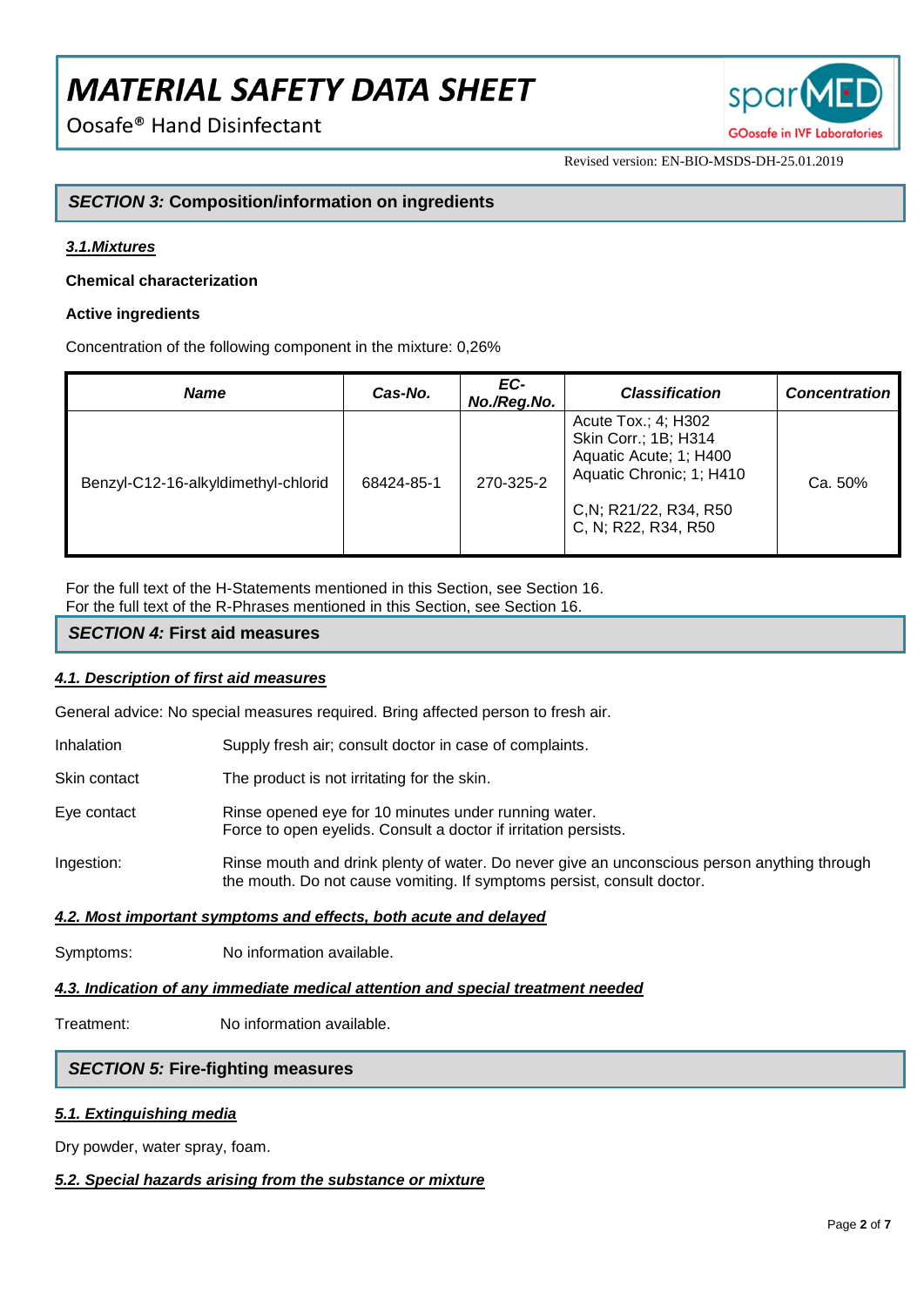Oosafe<sup>®</sup> Hand Disinfectant



Revised version: EN-BIO-MSDS-DH-25.01.2019

Heating or fire can release toxic gas.

## *5.3. Advice for fire-fighters*

Special protective equipment for firefighters: In the event of fire, wear self-contained breathing apparatus. Do not inhale explosion and combustion gases.

Additional information: example and Use water spray to cool unopened containers.

## *SECTION 6:* **Accidental release measures**

## *6.1. Personal precautions, protective equipment and emergency procedures*

Not required

## *6.2. Environmental precautions*

Dilute with plenty of water. Do not allow to enter sewers/surface or ground water

## *6.3. Methods and material for containment and cleaning up*

Absorb with liquid- binding material (sand, diatomite, acid binders, universal binders, sawdust).

## *6.4. Additional information*

No dangerous substances are released.

## *SECTION 7:* **Handling and storage**

## *7.1. Precautions for safe handling*

Information about fire- and explosion protection: No special measures required.

Information for safe handling: No special measures required if used properly.

## *7.2. Conditions for safe storage, including any incompatibilities*

| Storeroom and storage container requirements:             | No special requirements.                 |
|-----------------------------------------------------------|------------------------------------------|
| Information about storage in one common storage facility: | Not required.                            |
| Further information about storage conditions:             | Keep away from heat and direct sunlight. |
| Storage category: classification based on the             |                                          |
| Occupational Safety Ordinance (BetrSichV):                | Not applicable                           |
| 7.3. Specific end use(s)                                  | Not applicable                           |

## *SECTION 8:* **Exposure controls/personal protection**

## *8.1. Control parameters*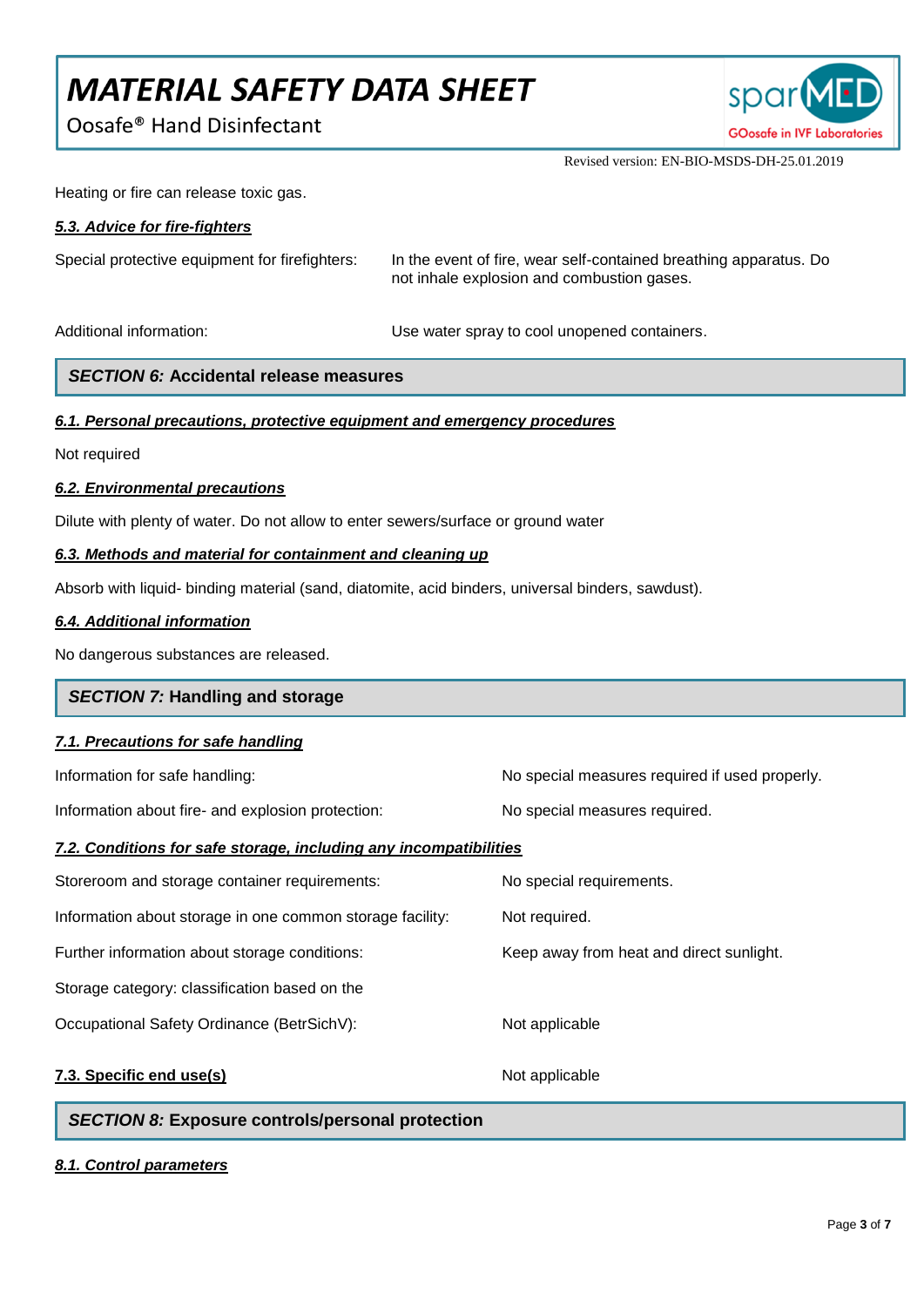Oosafe<sup>®</sup> Hand Disinfectant



Revised version: EN-BIO-MSDS-DH-25.01.2019

| Occupational exposure limits:                | The product does not contain any relevant quantities of materials with critical values that<br>must be monitored at the work place. |
|----------------------------------------------|-------------------------------------------------------------------------------------------------------------------------------------|
| Additional information:                      | The lists that were valid during the compilation were used as basis.                                                                |
| 8.2. Exposure controls                       |                                                                                                                                     |
| Personal protective equipment                |                                                                                                                                     |
| General protective and<br>hygienic measures: | The general rules and precautionary measures for hygienic measures handling<br>chemicals should be observed.                        |
| Respiratory protection:                      | Not required.                                                                                                                       |
| Hand protection:                             | Not required.                                                                                                                       |
| Eye protection:                              | Not required.                                                                                                                       |

## *SECTION 9:* **Physical and chemical properties**

## *9.1. Information on basic physical and chemical properties*

| Physical state:                       | Liquid                                       |
|---------------------------------------|----------------------------------------------|
| Colour:                               | Colourless                                   |
| Odour:                                | <b>Odourless</b>                             |
| Melting point/Melting range           | approx. 0°C                                  |
| Boiling point/Boiling range           | approx. 100°C                                |
| Auto-flammability                     | not auto-flammable                           |
| Danger of explosion                   | product does not present an explosion hazard |
| Density:                              | ca. 1g/cm <sup>3</sup> (20 $^{\circ}$ C)     |
| Viscosity, dynamic:                   | appox. 3 mPa.s $(20 °C)$                     |
| pH                                    | $8.0 - 9.5$ (2.6 mg/g; 20 °C)                |
| Solubility in/ Miscibility with water | completely miscible                          |

## *SECTION 10:* **Stability and reactivity**

| 10.1. Reactivity                         | Stable under normal conditions.                       |
|------------------------------------------|-------------------------------------------------------|
| 10.2. Chemical stability                 | Stable under normal conditions.                       |
| 10.3. Possibility of hazardous reactions | No hazardous reactions known.                         |
| 10.4. Conditions to avoid                | No decomposition if used according to specifications. |
| 10.5. Incompatible materials             | No incompatible materials known.                      |
| 10.6 Hazardous decompositions products   | No hazardous decomposition products known.            |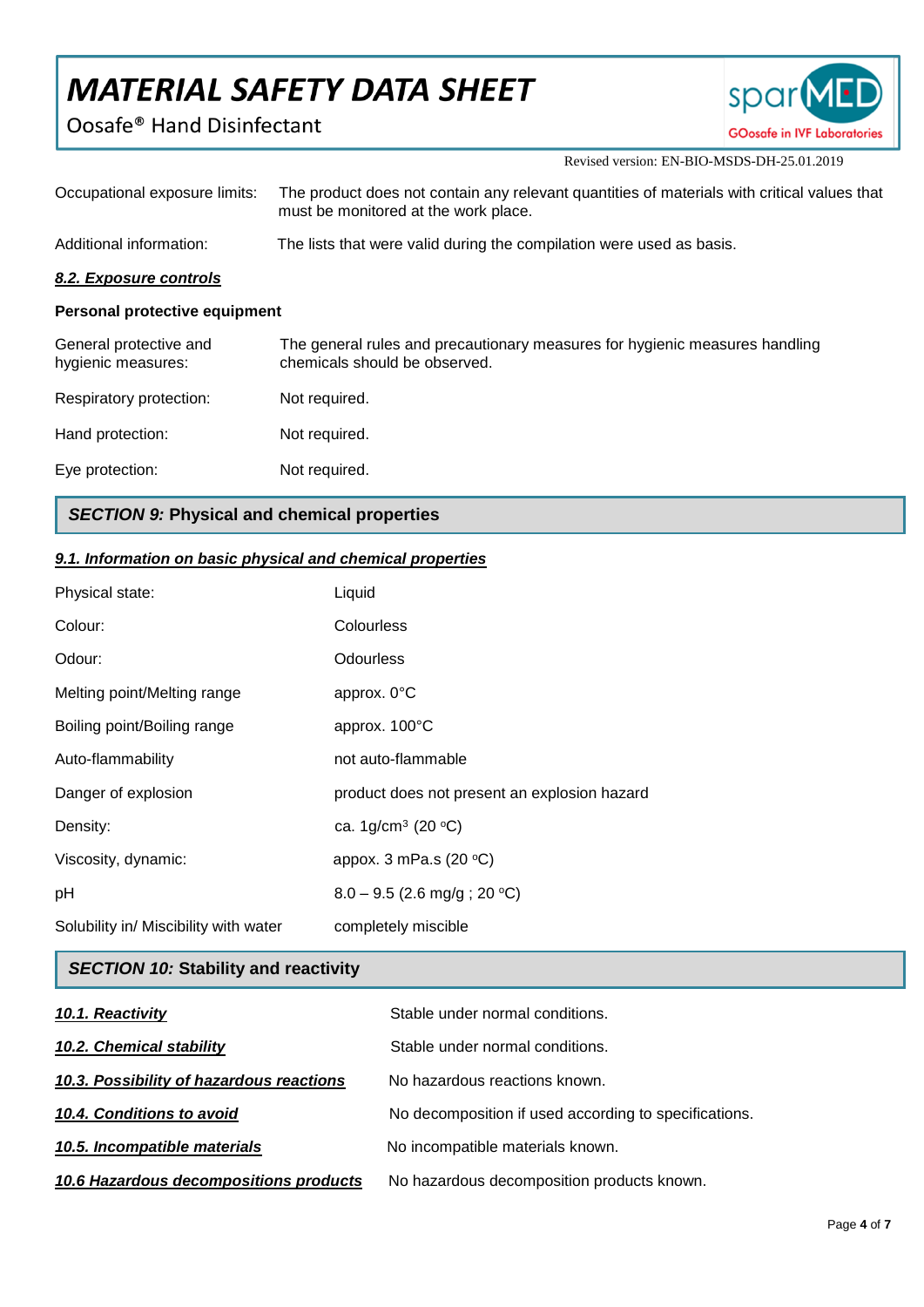Oosafe<sup>®</sup> Hand Disinfectant



Revised version: EN-BIO-MSDS-DH-25.01.2019

## *SECTION 11:* **Toxicological information**

#### *11.1. Information on toxicological effects*

On the skin No irritation effect:

In the eye No irritation effect;

Sensitization **No sensitizing effects known**;

#### **Additional Toxicological information:**

The product is not subject to classification according to the calculation method of the General EU Classification Guidelines for Preparations as issued in the latest version. When used and handled with regard to specifications, the product does not have any harmful effects according to our experience and the information provided to us.

## *SECTION 12:* **Ecological information**

#### *12.1. Toxicity*

Toxicity to fish: No data available.

## *12.2. Persistence and degradability*

Biodegradability: No data available.

#### *12.3. Bioaccumulative potential*

Bioaccumulation: No data available.

#### *12.4 Mobility in soil*

Behaviour in environmental No data available.

compartments:

#### *12.5 Results of PBT and vPvB assessment*

Assessment: This mixture contains no substance considered to be persistent, bioaccumulating and toxic (PBT). This mixture contains no substance considered to be very persistent and very bioaccumulating (vPvB).

#### *12.6 Other adverse effects*

Additional advice: No data available.

## *SECTION 13:* **Disposal considerations**

#### **13.1. Waste treatment methods**

Product: Smaller quantities can be disposed with household waste

Contaminated packaging: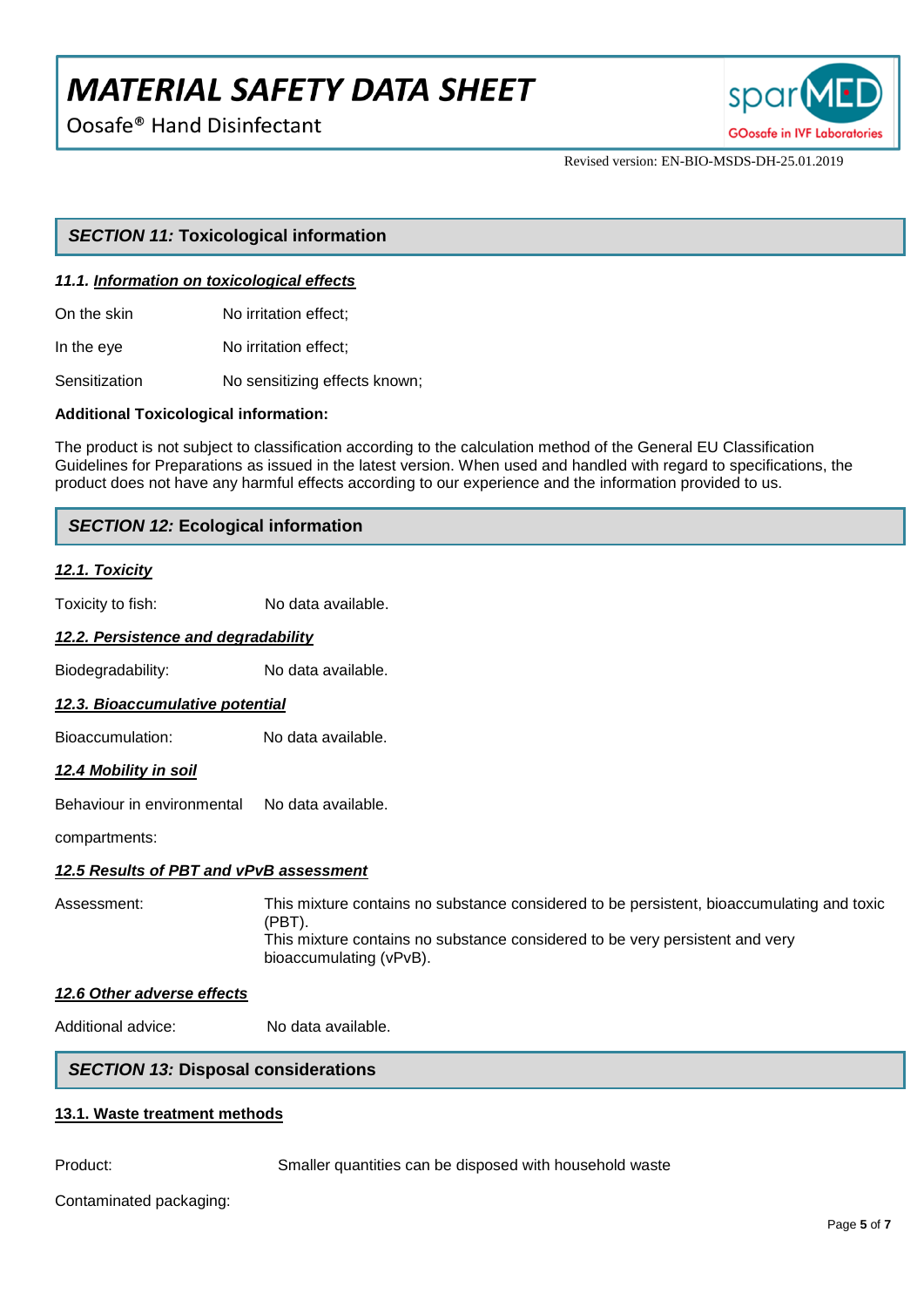Oosafe<sup>®</sup> Hand Disinfectant



Revised version: EN-BIO-MSDS-DH-25.01.2019

| P <sub>501</sub>                         | Partially empty or empty container/packaging should be rinsed with water and can be<br>disposed of together with household waste or brought to a recycling collection point. |  |
|------------------------------------------|------------------------------------------------------------------------------------------------------------------------------------------------------------------------------|--|
| Recommended cleaning<br>agent:           | Water, if necessary with the addition of detergent                                                                                                                           |  |
| <b>SECTION 14: Transport information</b> |                                                                                                                                                                              |  |
| IATA/IMDG/ADR/RID/DOT/TDG                |                                                                                                                                                                              |  |
| 14.1. UN number                          |                                                                                                                                                                              |  |
| Not applicable.                          |                                                                                                                                                                              |  |
| 14.2. Proper shipping name               |                                                                                                                                                                              |  |
| Not applicable.                          |                                                                                                                                                                              |  |
| 14.3. Transport hazard class             |                                                                                                                                                                              |  |
| Not applicable.                          |                                                                                                                                                                              |  |
| 14.4. Packing group                      |                                                                                                                                                                              |  |
| Not applicable.                          |                                                                                                                                                                              |  |

## *14.5. Environmental hazards*

No.

## *14.6. Special precautions for the user*

None.

## *14.7. Transport in bulk according to Annex II of MARPOL 73/78 and the IBC Code*

Not applicable.

## *SECTION 15:* **Regulatory information**

## *15.1. Safety, health and environmental regulations/legislation specific for the substance or mixture*

This safety datasheet complies with the requirements of Regulation (EC) No. 1272/2008.

## **National legislation**

No additional information available.

## **Classification according to Industrial Safety and Health Regulation**

Oosafe® Hand Disinfectant does not require classification in accordance with the regulation for GHS qualification.

## *15.2. Chemical safety assessment*

Not required.